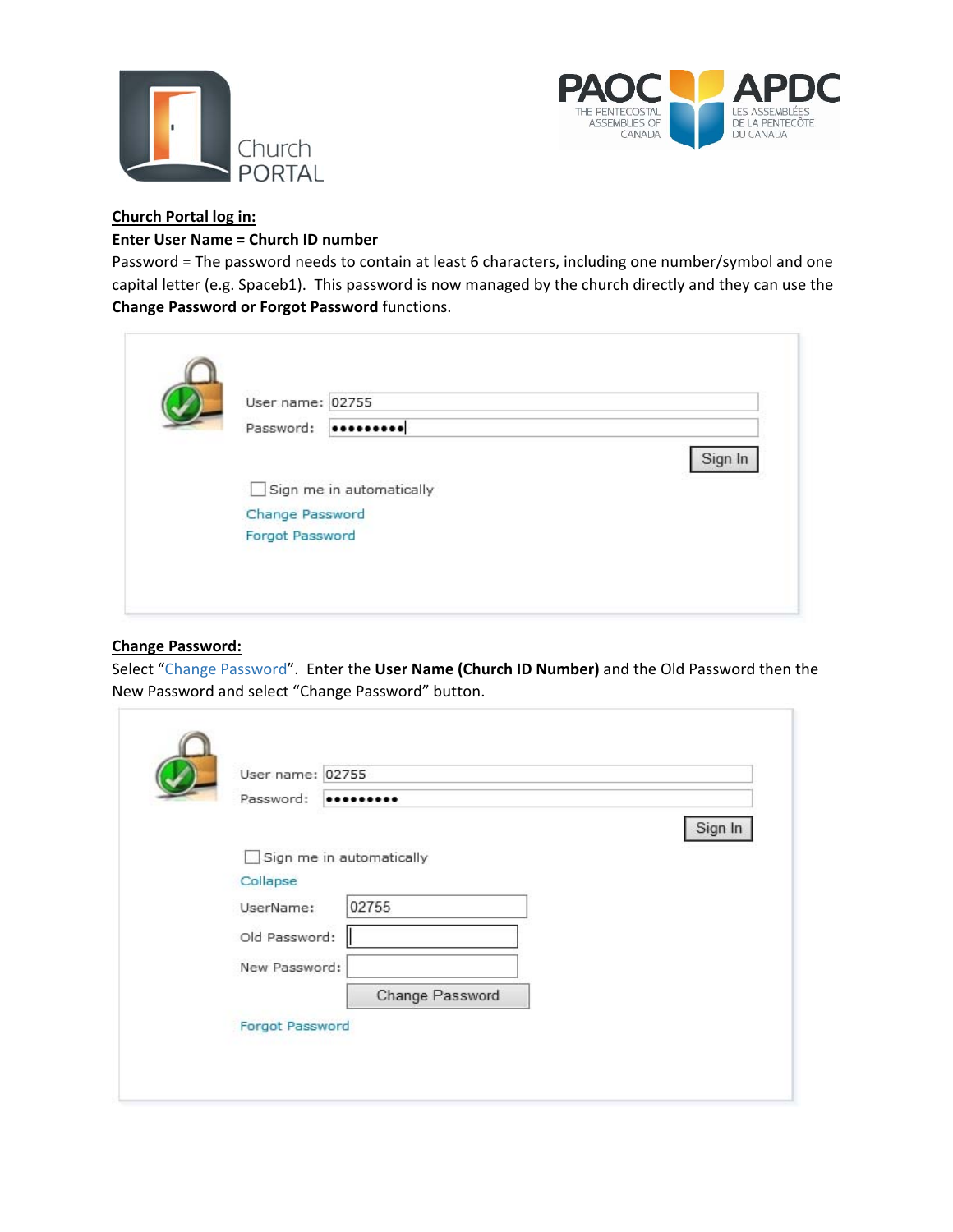## **Forgot Password:**

Select "Forgot Password" and enter the **User Name (Church ID number)**. Then select "Send Password" button. The password will be emailed to the email we have on file for the church portal

| User name: 02755 |                          |         |
|------------------|--------------------------|---------|
| Password:        |                          |         |
|                  |                          | Sign In |
|                  | Sign me in automatically |         |
| Change Password  |                          |         |
| Collapse         |                          |         |
| UserName: 02755  |                          |         |
|                  | Send Password            |         |
|                  |                          |         |

## **Church Portal Landing Page:**

Once logged on to the church portal, you will land on the Home Page where the calendar and Site‐Wide Announcements are displayed (on the top right).

The name of the Church will also be displayed along the black bar at the top to the far right.

| 魦                     |                                                                |                                                                                                                                          |                                                           |                                                                                                                                                                                                                                                                   |                                                  |                |          |   | Calgary The People                                                                                                                                                                |
|-----------------------|----------------------------------------------------------------|------------------------------------------------------------------------------------------------------------------------------------------|-----------------------------------------------------------|-------------------------------------------------------------------------------------------------------------------------------------------------------------------------------------------------------------------------------------------------------------------|--------------------------------------------------|----------------|----------|---|-----------------------------------------------------------------------------------------------------------------------------------------------------------------------------------|
| Church Portal<br>Home |                                                                |                                                                                                                                          |                                                           |                                                                                                                                                                                                                                                                   |                                                  |                |          |   | Search this site.                                                                                                                                                                 |
| All Site Content      |                                                                | These sites are made available to allow Global Workers, Mission Canada Workers, Districts, Churches and other affiliated groups to share | <b>PAOC</b><br>THE PENTECOSTAL<br>ASSEMBLIES OF<br>CANADA | DU CANADA<br>Welcome to the External Portals of The Pentecostal Assemblies of Canada.<br>information and access documents and reports made available by our International Office.<br>To navigate to your desired portal, please use the Top Navigation Bar above. | <b>APDC</b><br>LES ASSEMBLÉES<br>DE LA PENTECÔTE |                |          | □ | Site-Wide Announcements<br>$0$ Title<br>Internet Explorer Users, Please Read<br>Google Chrome Causing Issues<br>Accessing the Portals Using Apple Devices<br>(iPhone, iPad, etc.) |
|                       | Calendar of Events<br>$\left( \frac{1}{2} \right)$ March, 2014 |                                                                                                                                          |                                                           |                                                                                                                                                                                                                                                                   |                                                  |                | $\Box$   |   |                                                                                                                                                                                   |
|                       | Sunday                                                         | Monday                                                                                                                                   | Tuesday                                                   | Wednesday                                                                                                                                                                                                                                                         | Thursday                                         | Friday         | Saturday |   |                                                                                                                                                                                   |
|                       | 23                                                             | 24                                                                                                                                       | 25                                                        | 26                                                                                                                                                                                                                                                                | 27                                               | 28             |          |   |                                                                                                                                                                                   |
|                       |                                                                |                                                                                                                                          |                                                           |                                                                                                                                                                                                                                                                   |                                                  |                |          |   |                                                                                                                                                                                   |
|                       | $\overline{2}$                                                 |                                                                                                                                          |                                                           | $5^{\circ}$                                                                                                                                                                                                                                                       | 6                                                | $\overline{z}$ | 良        |   |                                                                                                                                                                                   |
|                       |                                                                |                                                                                                                                          |                                                           |                                                                                                                                                                                                                                                                   |                                                  |                |          |   |                                                                                                                                                                                   |
|                       | $\circ$                                                        | 10                                                                                                                                       | 11                                                        | 12                                                                                                                                                                                                                                                                | 13                                               | 14             | 15       |   |                                                                                                                                                                                   |
|                       |                                                                |                                                                                                                                          |                                                           |                                                                                                                                                                                                                                                                   |                                                  |                |          |   |                                                                                                                                                                                   |
|                       | 16                                                             | 17                                                                                                                                       | 18                                                        | 19                                                                                                                                                                                                                                                                | 20                                               | 21             | 22       |   |                                                                                                                                                                                   |
|                       |                                                                |                                                                                                                                          |                                                           |                                                                                                                                                                                                                                                                   |                                                  |                |          |   |                                                                                                                                                                                   |
|                       | 23                                                             | 24                                                                                                                                       | 25                                                        | 26                                                                                                                                                                                                                                                                | 27                                               | 28             | 29       |   |                                                                                                                                                                                   |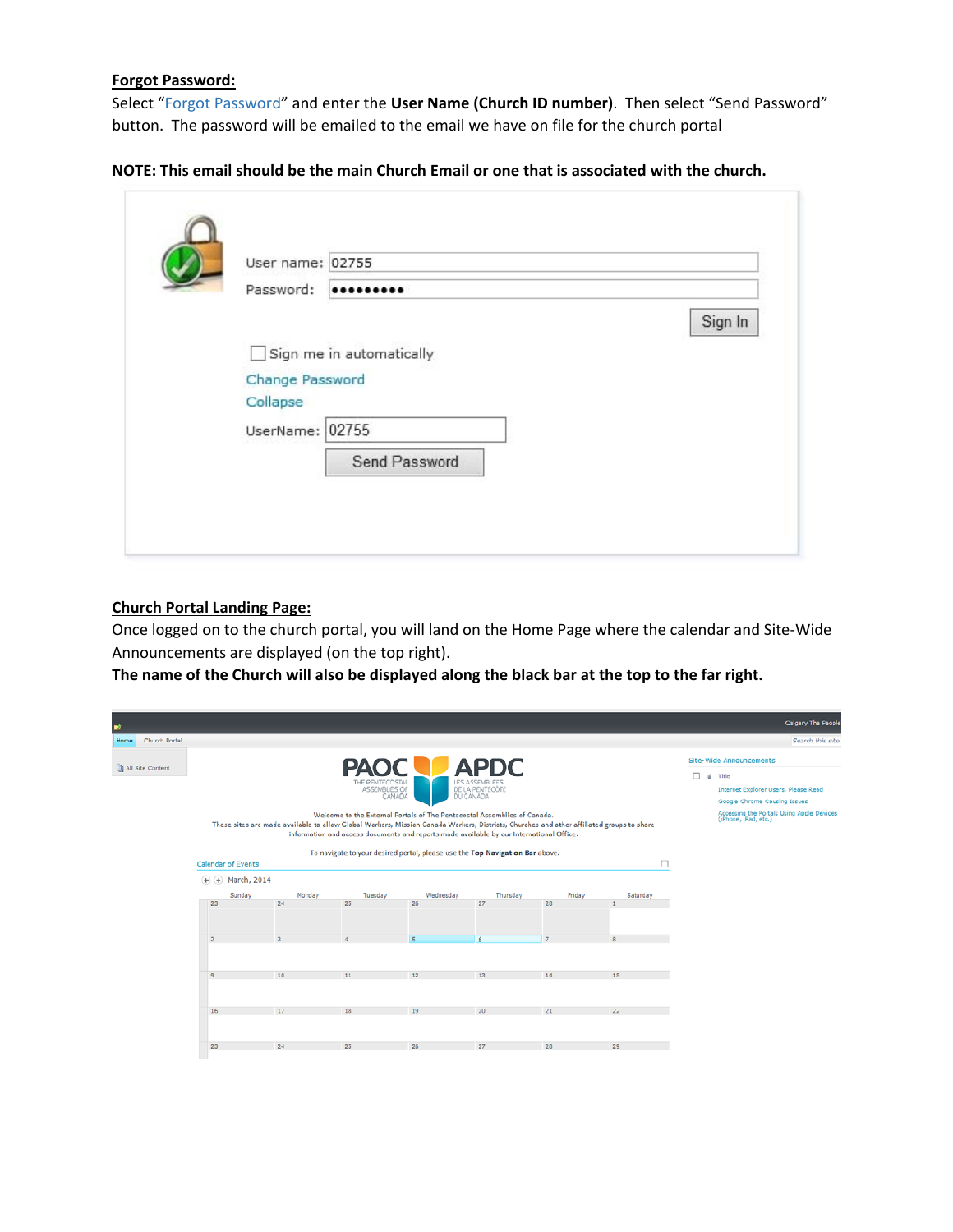# **Select Church Portal:**

Along the top grey bar, to the far left, select Church Portal beside Home.



#### **Resources ‐ Church Reports:**

The following reports are generated specifically for the church from the International Office records:

|                                            |                  | <b>Library Tools</b> |                                |                                   |
|--------------------------------------------|------------------|----------------------|--------------------------------|-----------------------------------|
| Site Actions +<br><b>Browse</b>            | <b>Documents</b> |                      | Library                        |                                   |
| Church Portal<br>Home                      |                  |                      |                                |                                   |
| <b>Resources</b>                           | Type             | Name                 |                                |                                   |
| Reports                                    | 自                |                      |                                | <b>ACLR-RAVE Printable Report</b> |
| Documents                                  | 目                |                      |                                | Church Contact Information        |
| Forms                                      | 目                |                      |                                | Missions Donation Report          |
| <b>Credential Files</b>                    |                  |                      | <b>Missions Giving History</b> |                                   |
| <b>Pension Files</b>                       | 目                |                      |                                |                                   |
| <b>PAOC Links</b>                          | 自                |                      |                                | Online Remittance Instructions    |
| ACLR / RAVE                                |                  |                      |                                |                                   |
|                                            |                  |                      |                                |                                   |
| Media                                      |                  |                      |                                |                                   |
| Global & Mission<br>Canada Worker Profiles |                  |                      |                                |                                   |
| <b>Videos</b>                              |                  |                      |                                |                                   |

Each Name in blue can be clicked on to open a report that is automatically generated (except for the ACLR‐RAVE Printable report – instructions to follow).

**NOTE: Please check the Church Contact Information and let us know if there are any changes to it.**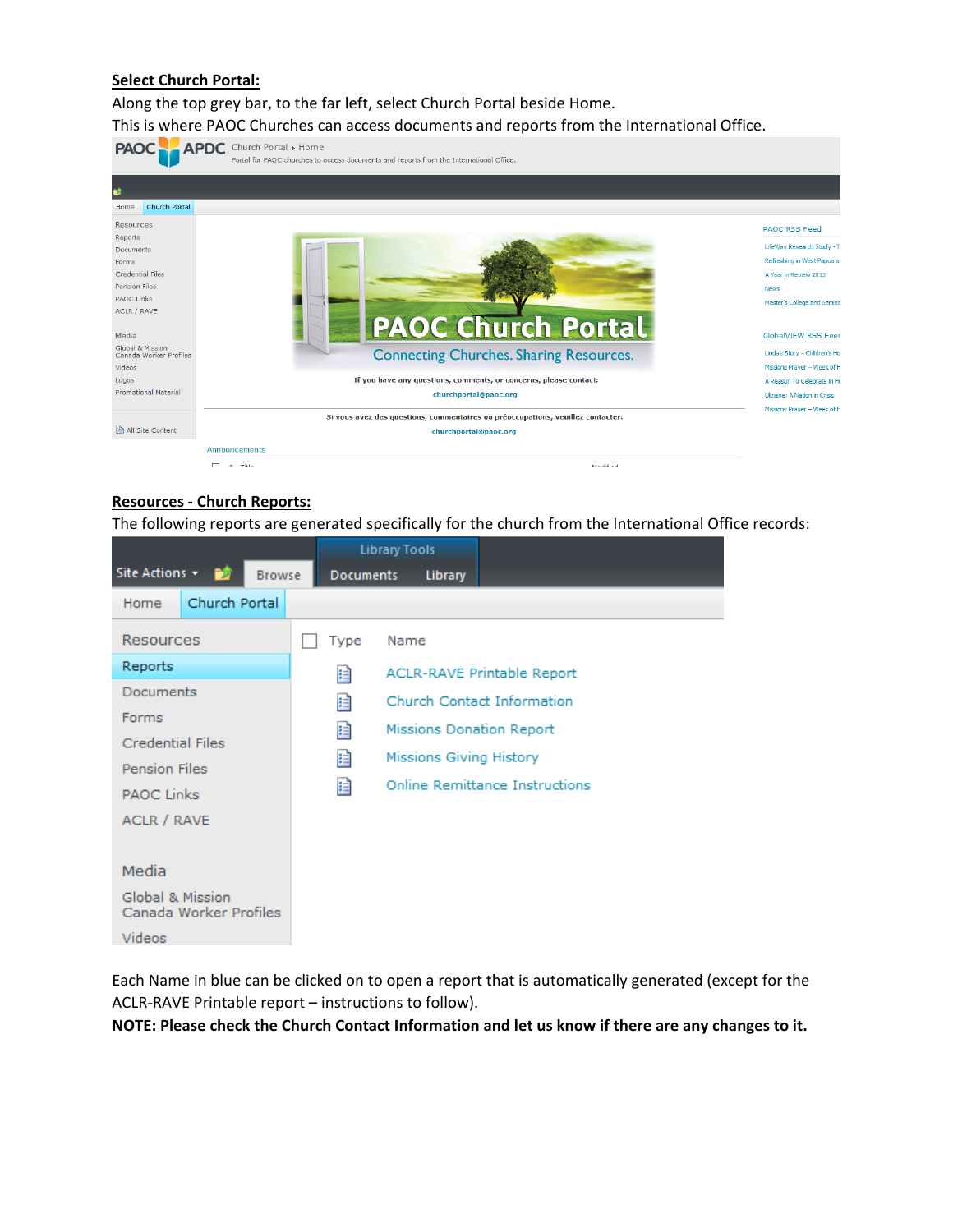## **Exiting a report:**

Use the Back Arrow to return to the portal as these do not open in a new screen (if you X out of the report, it will close your session on the portal and you'll have to log in again).



## **ACLR – RAVE Printable Report:**

The ACLR – RAVE Printable Report will print the Survey Year back to 2012. Type in the year you want to print and select APPLY at the bottom right.

| <b>Parameters</b><br>Survey Year<br>2013 |
|------------------------------------------|
| Apply                                    |

The survey for the selected year will load and display in the main body of the page. If the page displayed is blank, the International Office did not receive ALCR information for the year selected.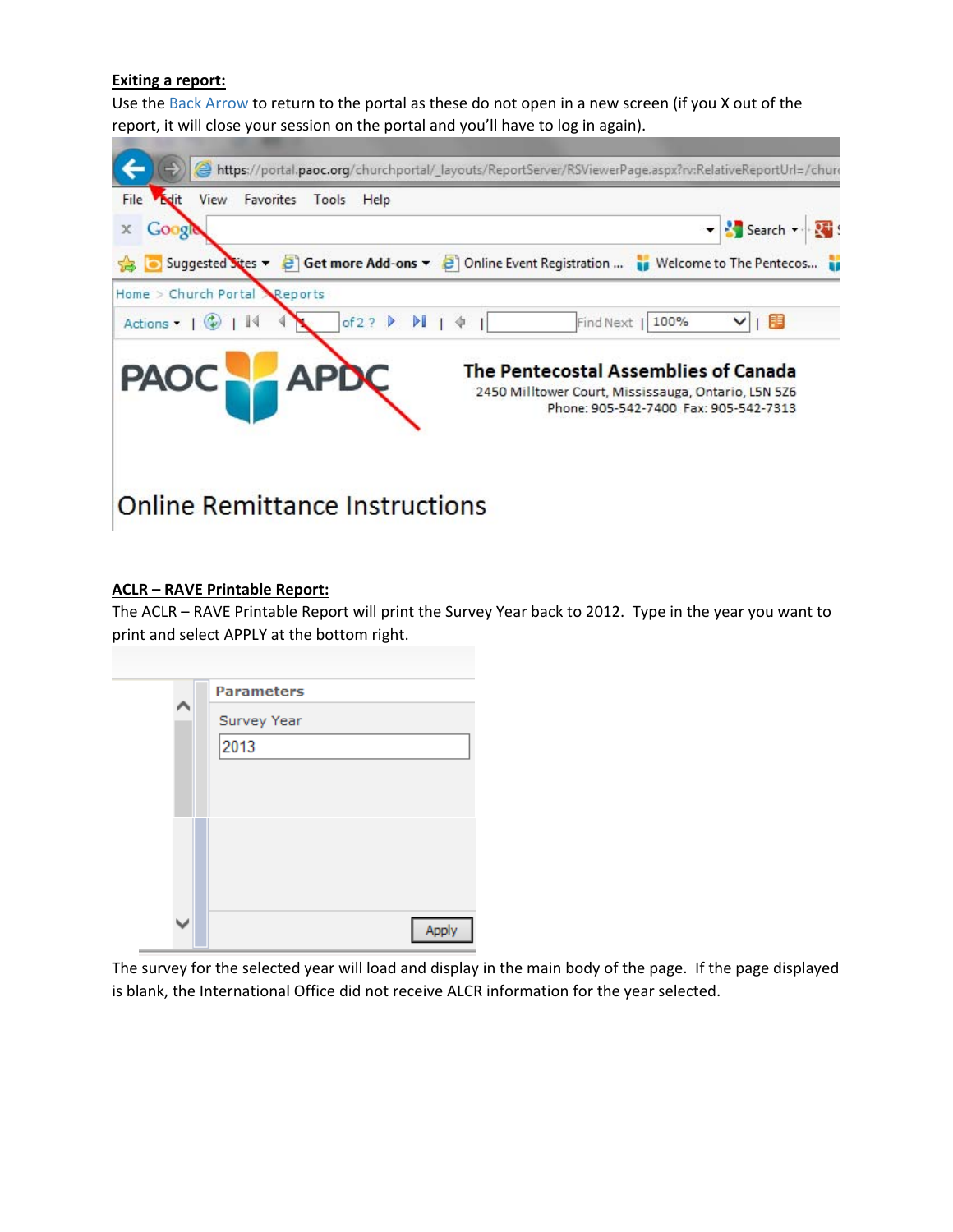## **To Print your ACLR:**

Select Actions at the top left. This will open the options to Print and Export. You can either Print (it will open your default printer) or you can select Export and PDF to print to PDF.



## **Resources – Documents:**

The following digital copies of documents are available in the Documents section: Select a folder and more documents are located in that folder.

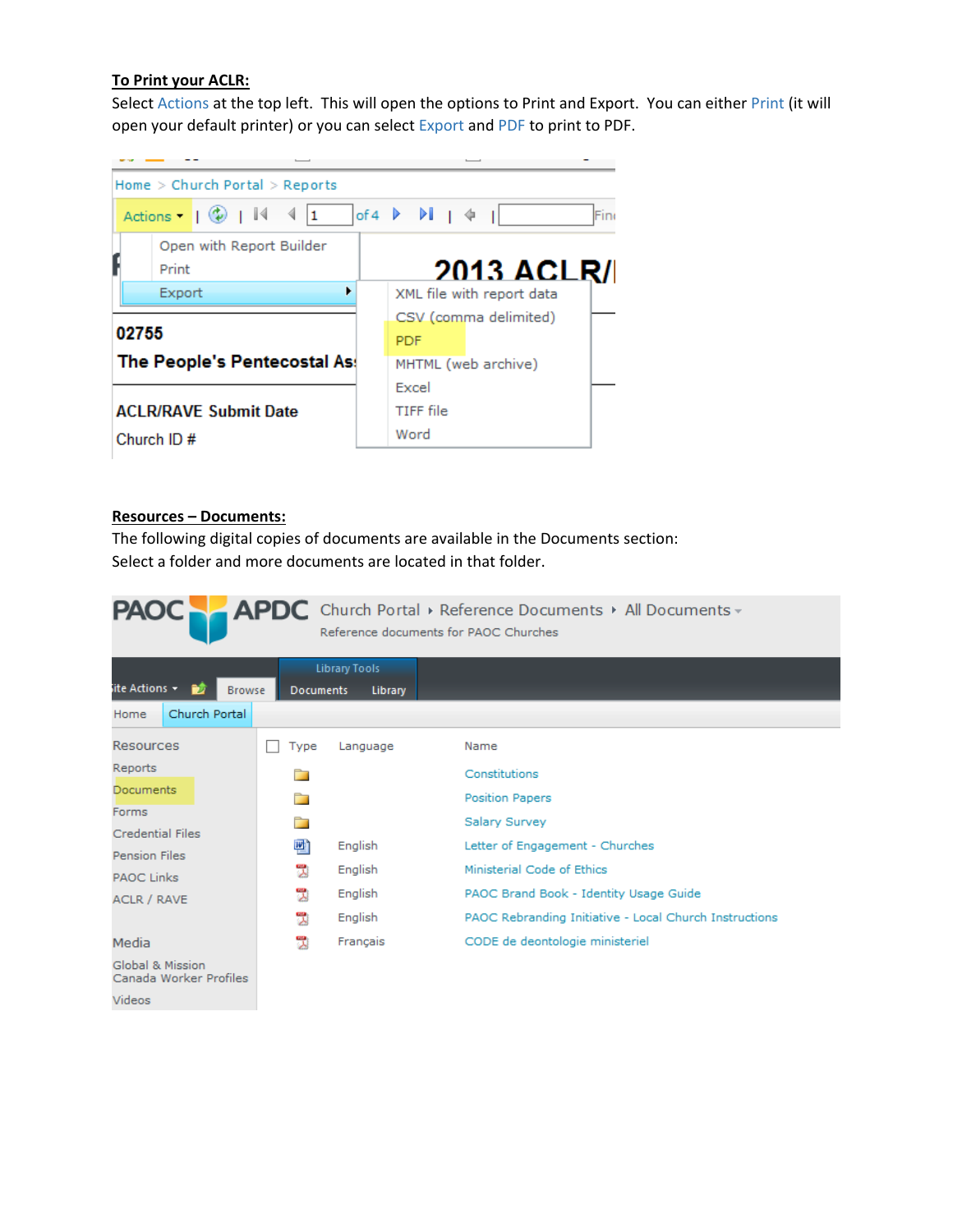## **Resources – Forms:**

The following digital copies of forms are available in the Forms section: Select a folder and more forms are located in that folder.

|                                 | Church Portal                                       | ▶ Forms ▶ All Documents <del>-</del><br>Digital copies of forms used by churches |
|---------------------------------|-----------------------------------------------------|----------------------------------------------------------------------------------|
| Site Actions +<br><b>Browse</b> | <b>Library Tools</b><br><b>Documents</b><br>Library |                                                                                  |
| Church Portal<br>Home           |                                                     |                                                                                  |
| <b>Resources</b>                | Type<br>Language                                    | Name                                                                             |
| Reports                         | n                                                   | <b>ACLR</b>                                                                      |
| Documents                       | n                                                   | Affidavit                                                                        |
| Forms                           |                                                     | Formulaire de remise                                                             |
| <b>Credential Files</b>         |                                                     |                                                                                  |
| <b>Pension Files</b>            | ▅                                                   | <b>RAVE</b>                                                                      |
| <b>PAOC Links</b>               |                                                     | <b>Remittance Forms</b>                                                          |
| <b>ACLR / RAVE</b>              | English<br>员                                        | <b>WORDCOM Order Form</b>                                                        |
|                                 |                                                     |                                                                                  |
| Media                           |                                                     |                                                                                  |

# **Resources – Credential Files:**

The following digital copies of Credential Files are available in the Credential Files section: Select a folder and more Credential Files are available in that folder.

| <b>PAOC</b>                                |                  |                                        | APDC Church Portal > Credential Files > All Documents -<br>This library contains documents and forms related to Credentials Only |
|--------------------------------------------|------------------|----------------------------------------|----------------------------------------------------------------------------------------------------------------------------------|
| Site Actions +<br>Đô<br><b>Browse</b>      | <b>Documents</b> | <b>Library Tools</b><br><b>Library</b> |                                                                                                                                  |
| Church Portal<br>Home                      |                  |                                        |                                                                                                                                  |
| Resources                                  | Type             | Language                               | Name                                                                                                                             |
| Reports                                    | n.               |                                        | Application for Divorced and Remarried                                                                                           |
| Documents                                  | n an             |                                        | Application for Ministerial Credentials                                                                                          |
| Forms                                      | n.               |                                        | <b>Application for Ordination</b>                                                                                                |
| Credential Files<br><b>Pension Files</b>   | n an             |                                        | Application for Reclassification                                                                                                 |
| <b>PAOC Links</b>                          |                  |                                        | Application for Reinstatement                                                                                                    |
| <b>ACLR / RAVE</b>                         |                  |                                        | Application for Retaining Credentials                                                                                            |
|                                            | 뻿                | English                                | Credential Brochure 2012                                                                                                         |
| Media                                      | 쩭                | English                                | Ministerial Code of Ethics 2012 Version                                                                                          |
| Global & Mission<br>Canada Worker Profiles | 뿻                | Français                               | Code de Deontologie Ministeriel 2012                                                                                             |
| Videos                                     | 뭿                | Français                               | L'accréditation - qualifiés pour diriger 2012                                                                                    |
| Logos                                      |                  |                                        |                                                                                                                                  |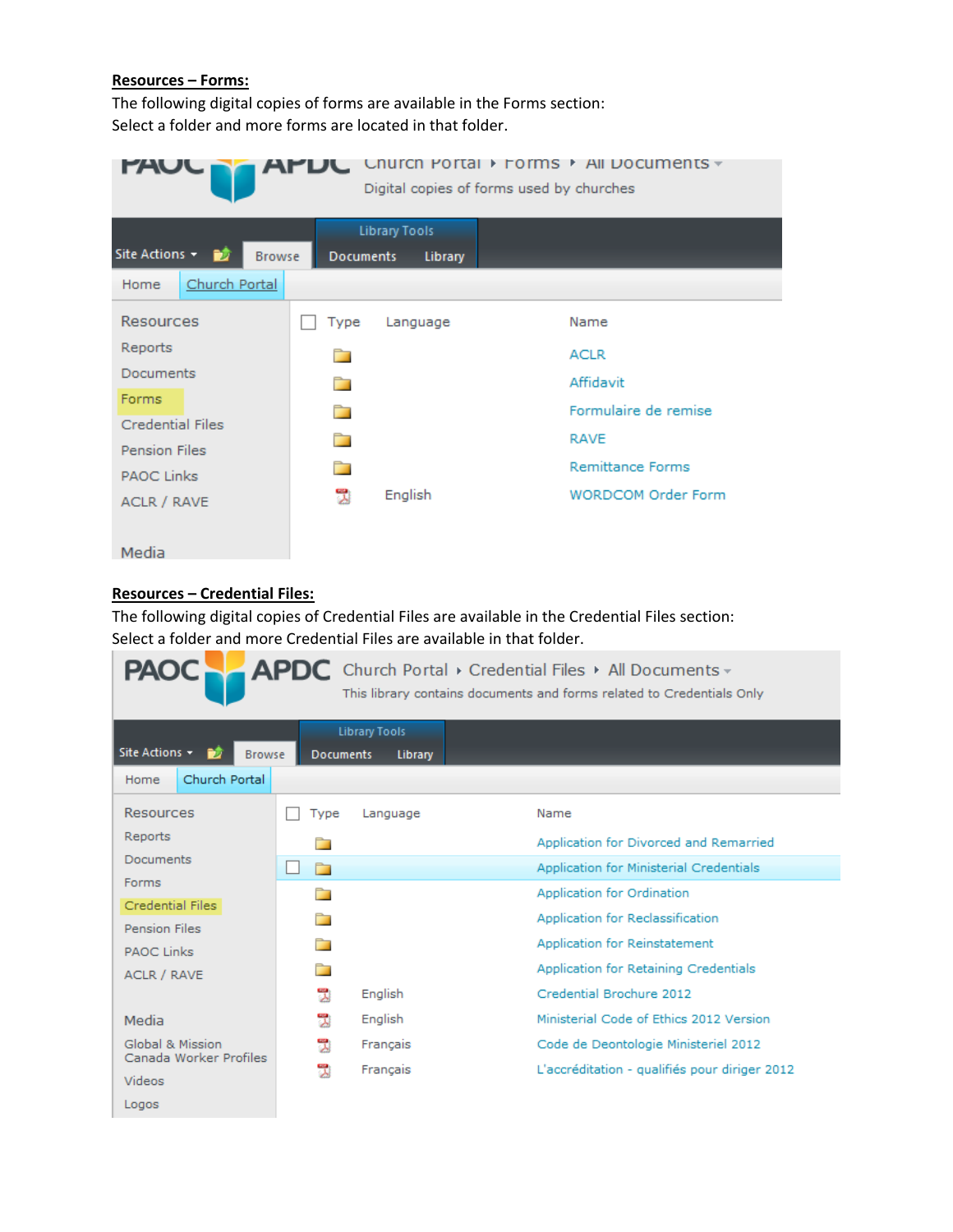# **Resources – Pension Files:**

# The following digital copies of Pension Files are available in the Pension Files section:<br> **PAOC** APDC Church Portal  $\rightarrow$  Pension Files  $\rightarrow$  All Documents  $\rightarrow$

Documents and Forms related to PAOC Pension Plan

|                                                               |               |                  | <b>Library Tools</b> |                                                                    |
|---------------------------------------------------------------|---------------|------------------|----------------------|--------------------------------------------------------------------|
| $\overline{\phantom{a}}$ ite Actions $\overline{\phantom{a}}$ | <b>Browse</b> | <b>Documents</b> | Library              |                                                                    |
| Church Portal<br>Home                                         |               |                  |                      |                                                                    |
| Resources                                                     |               | Type             | Language             | Name                                                               |
| Reports                                                       |               | 0                | English              | Annual Statement of Earnings and Contributions                     |
| <b>Documents</b>                                              |               | 쀉                | English              | Membership Registration Form                                       |
| <b>Forms</b>                                                  |               | 뭿                | English              | Participating Employer Agreement                                   |
| <b>Credential Files</b>                                       |               |                  |                      |                                                                    |
| <b>Pension Files</b>                                          |               | ٦                | Français             | Accord de participation de l'employeur                             |
| <b>PAOC Links</b>                                             |               | 뿻                | Français             | Déclaration annuelle de l'employeur des gains et des contributions |
| <b>ACLR / RAVE</b>                                            |               | ٦                | Français             | Formulaire d'adhésion                                              |

Media

## **Resources – PAOC Links:**

The following links that are either related to the PAOC or helpful to PAOC Churches are available in the PAOC Links:

| Reports                                    | PAOC Homepage                                                              |
|--------------------------------------------|----------------------------------------------------------------------------|
| <b>Documents</b>                           | <b>PAOC Donation Pages</b>                                                 |
| Forms                                      | myGlobalVIEW.org                                                           |
| Credential Files                           | theHopeNarrative                                                           |
| <b>Pension Files</b>                       | Give Every Day                                                             |
| <b>PAOC Links</b>                          | PAOCTube                                                                   |
| ACLR / RAVE                                | Campus Mission Canada                                                      |
|                                            | Centre for Muslim Outreach                                                 |
| Media                                      | Global ED                                                                  |
| Global & Mission<br>Canada Worker Profiles |                                                                            |
| <b>Videos</b>                              | Quebec and Francophone Canada                                              |
| Logos<br><b>Promotional Material</b>       | <b>RAN Network</b>                                                         |
|                                            | <b>STM Network</b>                                                         |
|                                            | Virtual Tool Box                                                           |
|                                            | Wordcom Christian Resources                                                |
| h All Site Content                         | PAOC Regional Website - Africa                                             |
|                                            | PAOC Regional Website - Eurasia                                            |
|                                            | PAOC Regional Website - Southeast Asia                                     |
|                                            | PAOC Regional Website - Latin Americas & the Caribbean                     |
|                                            | ERDO                                                                       |
|                                            |                                                                            |
|                                            | PAOC District Website - British Columbia & Yukon                           |
|                                            | PAOC District Website - Alberta & Northwest Territories                    |
|                                            | PAOC District Website - Saskatchewan                                       |
|                                            | PAOC District Website - Manitoba & Northwest Ontario                       |
|                                            |                                                                            |
|                                            | PAOC District Website - Western Ontario                                    |
|                                            | PAOC District Website - Eastern Ontario                                    |
|                                            | PAOC District Website - Quebec<br><b>PAOC District Website - Maritimes</b> |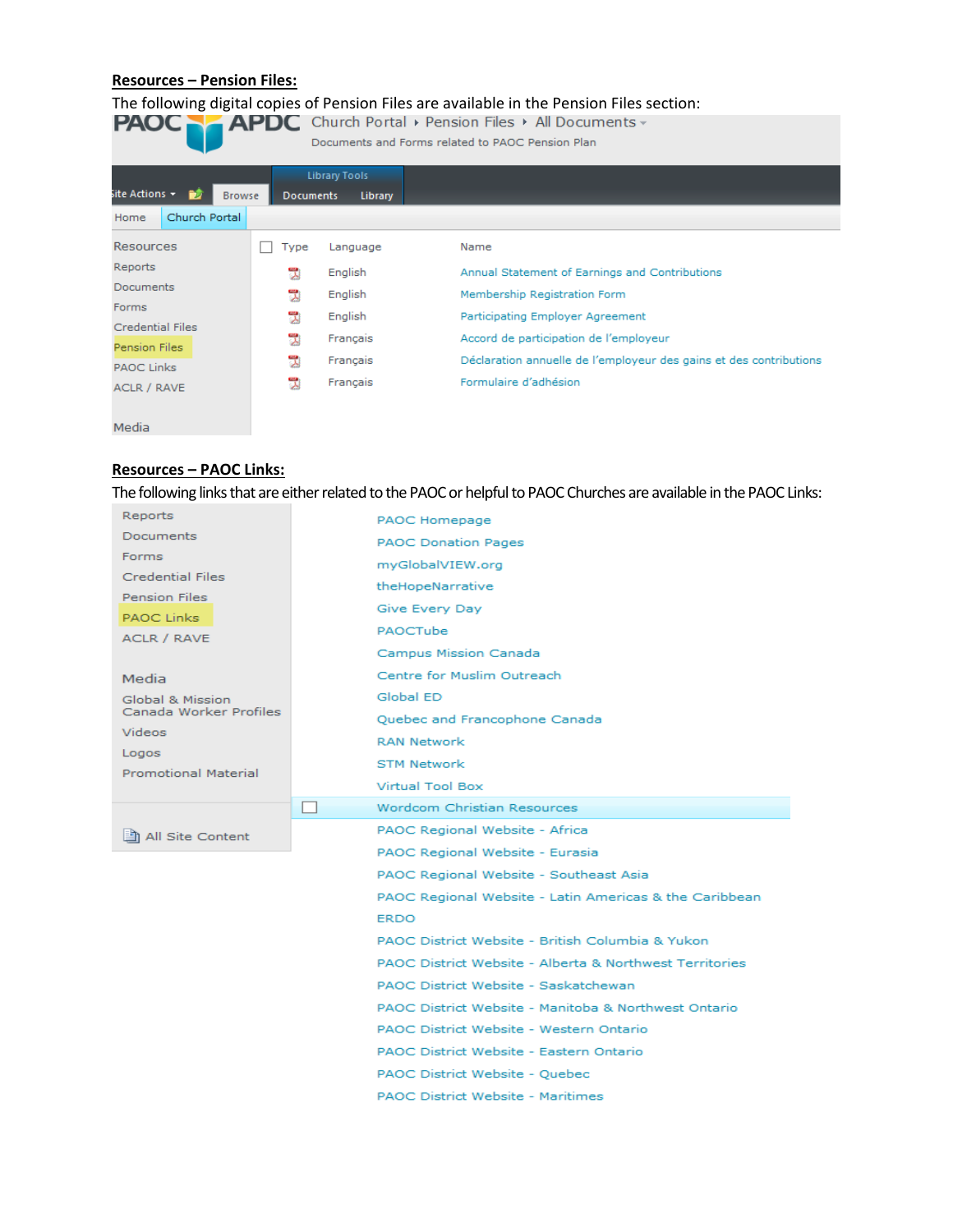## **Resources – ACLR / RAVE:**

This is where the church completes the ACLR or RAVE online. Select the blue link to open the survey. This will open a new ACLR each time, so it is important that the church only complete the form once , at one sitting, and submit it. Changes can be made to the submitted ACLR by emailing Tanya Couch at tcouch@paoc.org



## **Media:**

The following videos and related media are available for download and use by PAOC Churches: Open each folder for specific media types.

| <b>PAOC</b>                                | APDC Church Portal > Media > All Assets -                  | Videos and related media available for download and use by PAOC Churches. |    |
|--------------------------------------------|------------------------------------------------------------|---------------------------------------------------------------------------|----|
| Site Actions +<br>ĐÔ<br><b>Browse</b>      | <b>Library Tools</b><br><b>Documents</b><br><b>Library</b> |                                                                           |    |
| Church Portal<br>Home                      |                                                            |                                                                           |    |
| <b>Resources</b>                           | <b>Thumbnail Preview</b>                                   | Name                                                                      | Fi |
| Reports                                    |                                                            | Logos                                                                     |    |
| <b>Documents</b><br>Forms                  |                                                            | Promotional                                                               |    |
| <b>Credential Files</b>                    | n a                                                        | Videos                                                                    |    |
| <b>Pension Files</b>                       | n an                                                       | <b>Worker Profiles</b>                                                    |    |
| <b>PAOC Links</b>                          |                                                            |                                                                           |    |
| <b>ACLR / RAVE</b>                         |                                                            |                                                                           |    |
| Media                                      |                                                            |                                                                           |    |
| Global & Mission<br>Canada Worker Profiles |                                                            |                                                                           |    |
| Videos                                     |                                                            |                                                                           |    |
| Logos                                      |                                                            |                                                                           |    |
| <b>Promotional Material</b>                |                                                            |                                                                           |    |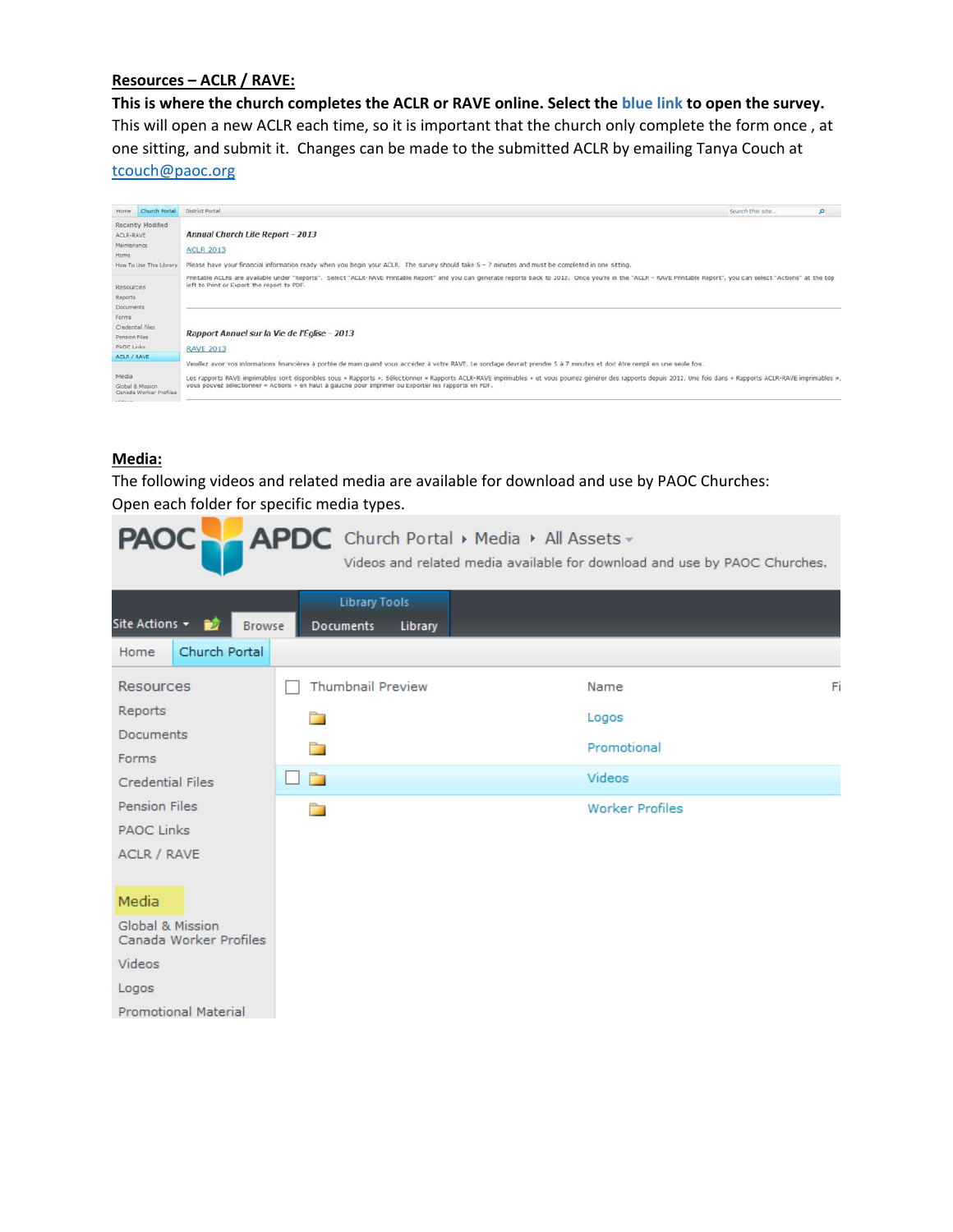# **Global & Mission Canada Worker Profiles:**

Global & Mission Canada Worker Profiles are available in individual folders for Churches to use and promote PAOC Global and Mission Canada Workers.

| APDC Church Portal > Media > Worker Profiles > All Assets -<br><b>PAOC</b><br>Videos and related media available for download and use by PAOC Churches. |                                                     |                             |  |  |  |  |  |  |  |  |
|---------------------------------------------------------------------------------------------------------------------------------------------------------|-----------------------------------------------------|-----------------------------|--|--|--|--|--|--|--|--|
| Site Actions –<br>ĐJ<br><b>Browse</b>                                                                                                                   | <b>Library Tools</b><br><b>Documents</b><br>Library |                             |  |  |  |  |  |  |  |  |
| Church Portal<br>Home                                                                                                                                   |                                                     |                             |  |  |  |  |  |  |  |  |
| <b>Resources</b>                                                                                                                                        | <b>Thumbnail Preview</b>                            | Name                        |  |  |  |  |  |  |  |  |
| Reports                                                                                                                                                 |                                                     | Aragon, Hector_Ruth         |  |  |  |  |  |  |  |  |
| Documents<br>Forms                                                                                                                                      |                                                     | Arding, Kirsten             |  |  |  |  |  |  |  |  |
| <b>Credential Files</b>                                                                                                                                 |                                                     | Armitage, Sheldon Anna      |  |  |  |  |  |  |  |  |
| <b>Pension Files</b>                                                                                                                                    |                                                     | Baker, Tony Margaret        |  |  |  |  |  |  |  |  |
| <b>PAOC Links</b>                                                                                                                                       |                                                     | Bantseev, Ilya Janet        |  |  |  |  |  |  |  |  |
| <b>ACLR / RAVE</b>                                                                                                                                      | n 11                                                | Bersaglio, Sergio Nancy     |  |  |  |  |  |  |  |  |
| Media                                                                                                                                                   | ▅                                                   | Bersot, Jonathan Mery       |  |  |  |  |  |  |  |  |
| Global & Mission<br>Canada Worker Profiles                                                                                                              | ▔                                                   | Black, Alicia               |  |  |  |  |  |  |  |  |
| Videos                                                                                                                                                  |                                                     | Buzikievich, David Connie   |  |  |  |  |  |  |  |  |
| Logos                                                                                                                                                   |                                                     | Cetrulo, Alejandro Mercedes |  |  |  |  |  |  |  |  |
| <b>Promotional Material</b>                                                                                                                             |                                                     | Chen, Hilda                 |  |  |  |  |  |  |  |  |
|                                                                                                                                                         |                                                     | Clapham, Christina_James    |  |  |  |  |  |  |  |  |
| 動 All Site Content                                                                                                                                      |                                                     | Clarence, Simon_Ruth        |  |  |  |  |  |  |  |  |

## **Videos:**

The following Videos are available for download and use by PAOC Churches:

| <b>Resources</b>                           | <b>Thumbnail Preview</b> | Name                              |
|--------------------------------------------|--------------------------|-----------------------------------|
| Reports                                    | n                        | 1-PAOC Initiatives                |
| <b>Documents</b>                           |                          | 2-Highlighted and Featured Videos |
| <b>Forms</b>                               | n.                       |                                   |
| <b>Credential Files</b>                    | n                        | 3-MAK Videos                      |
| Pension Files                              |                          |                                   |
| <b>PAOC Links</b>                          |                          |                                   |
| ACLR / RAVE                                |                          |                                   |
|                                            |                          |                                   |
| Media                                      |                          |                                   |
| Global & Mission<br>Canada Worker Profiles |                          |                                   |
| <b>Videos</b>                              |                          |                                   |